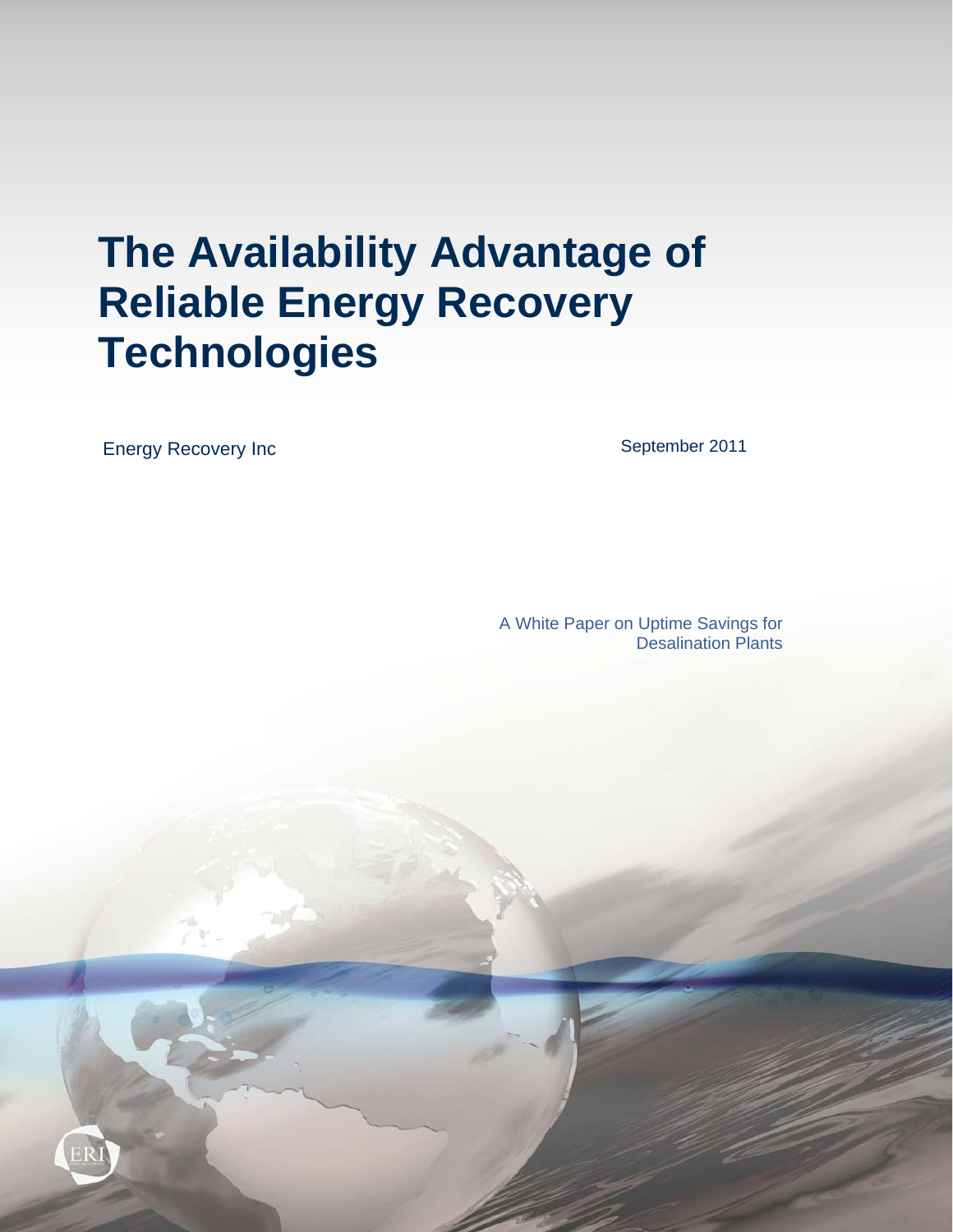# **Table of Contents**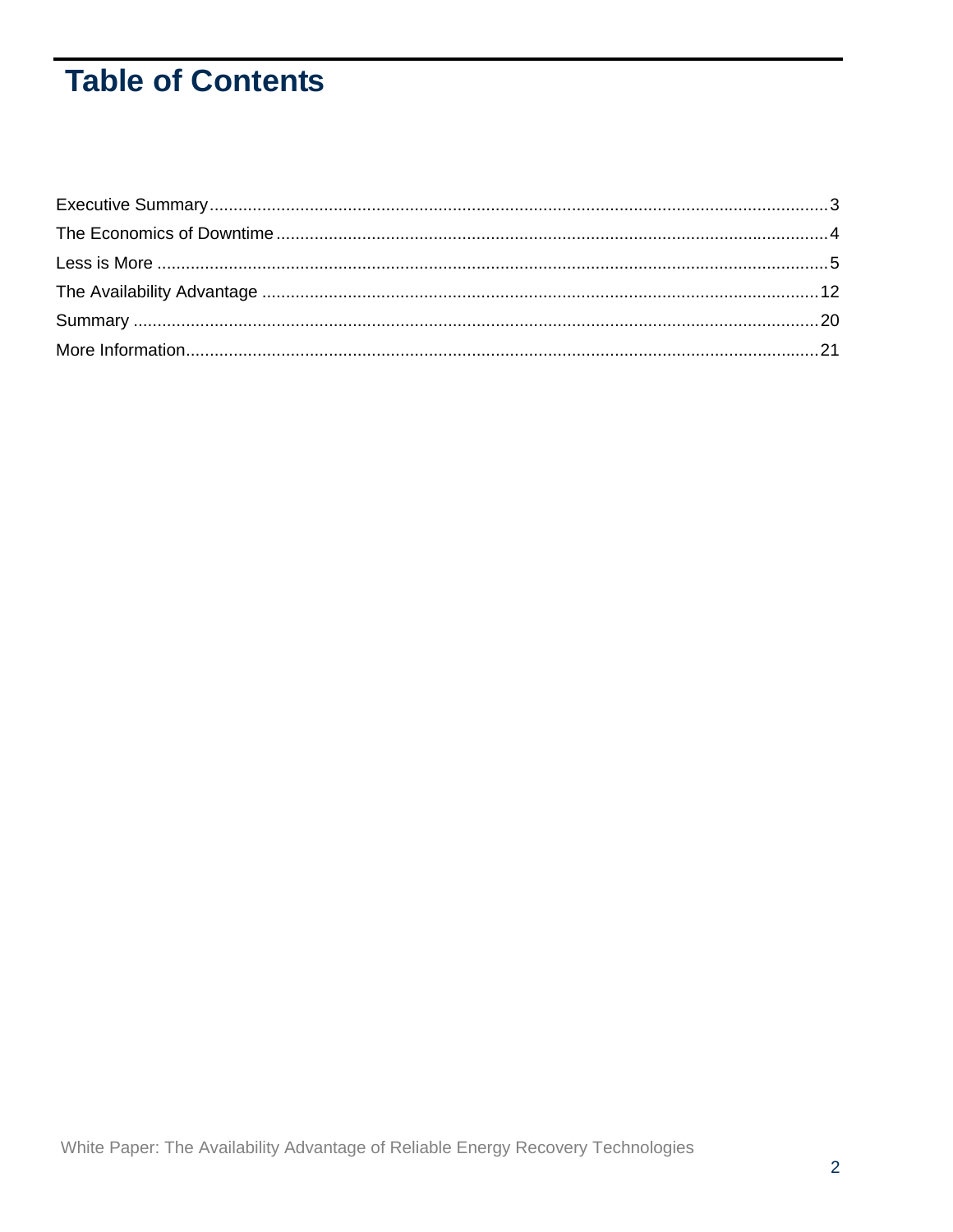## **Executive Summary**

#### **Economics of Highly Available Systems**

Availability can be defined as the probability that a system or piece of equipment when used under the specified conditions operates satisfactorily at any given time. The availability of the equipment installed in a seawater reverse osmosis facility (SWRO) is extremely important to the price, quality and quantity of the final product – water. There are three critical components in the SWRO processes; the main high-pressure feed pumps, the RO membranes, and the energy recovery device (ERD) system. This paper focuses on the economic benefits and importance of the availability of energy recovery devices in SWRO desalination plants.

The largest operating expense for an SWRO facility is the power consumed, which accounts for approximately 30% of the total RO operating expense. Typically for large facilities (>50,000m3/d), the ERDs responsible for reducing energy consumption are only a fraction of the initial capital cost  $(-1-2\%)$  of the entire plant, but offer major return on investment through energy savings.

### *The role that ERDs play is undeniably critical to success or failure of an RO facility. Selecting the proper ERD system can save you millions of dollars over the life of your plant and provides peace of mind.*

Specifically, isobaric, rotary-type ERDs, such as Energy Recovery Inc (ERI) PX Pressure Exchanger™ (PX™) Devices reduce consumption at an SWRO plant by as much as 60%. ERI's best-in-class PX system provides the highest availability with an average of 99.8% uptime. The *investment (ROI) of implementing PX technology is less than one year compared to an equivalent system without a PX energy recovery system*. From this perspective, it is evident that the uptime of the ERD system is critical to the economics of a plant. ERD downtime results in strict penalties, unplanned maintenance cost, and most importantly, a loss of revenue from diminished water sales and wasted cost of capital investment. In fact, margin loss due to unplanned downtime can be twice as much as the initial capital investment.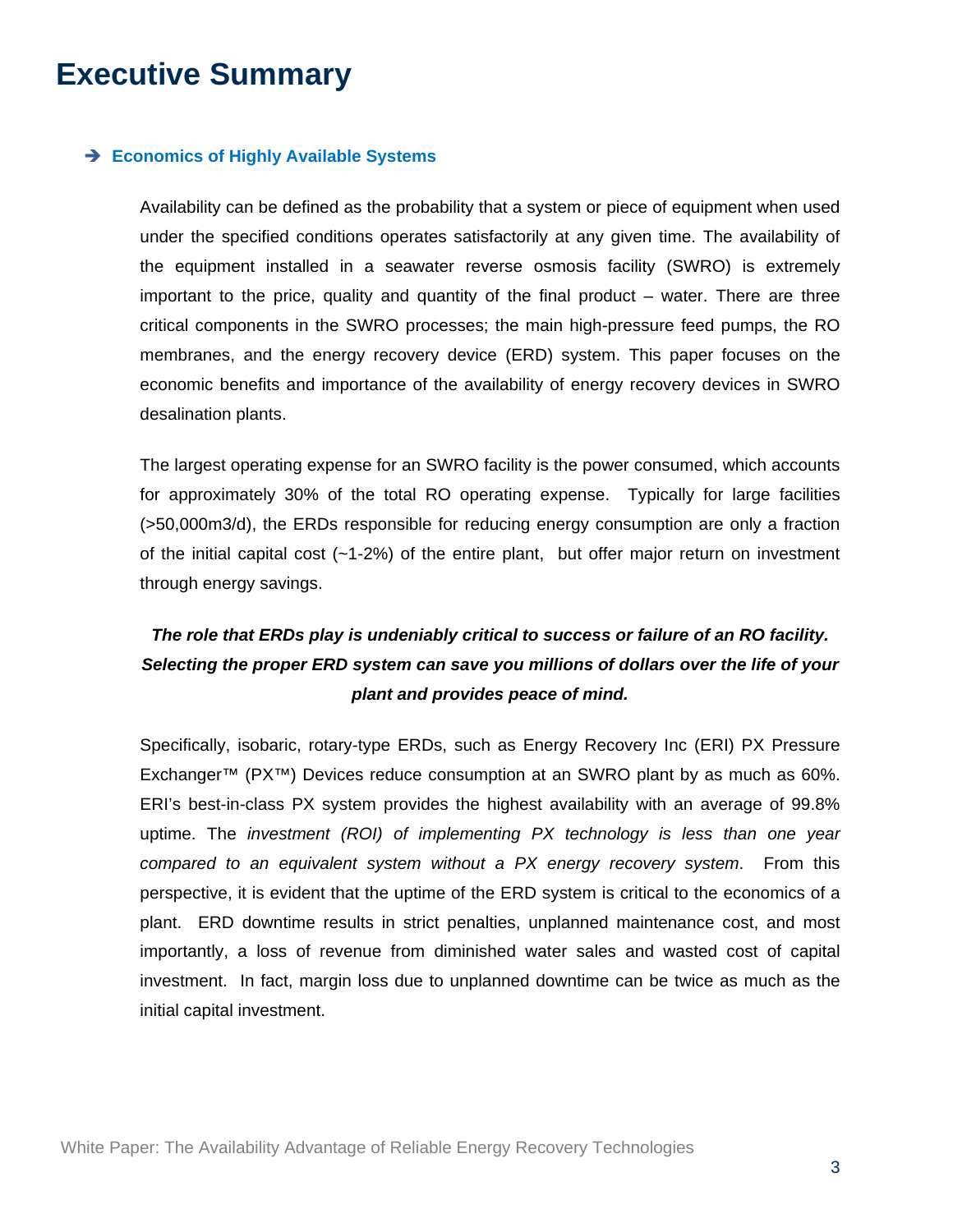### *Using binomial distribution, the probability of not having an unscheduled maintenance at any point in time for a PX device is 18.32% higher than an isobaric piston-type ERD system with the same capacity.*

This paper provides details on the different systems available, delivers case examples of the effects of downtime,-and recommends economic considerations for selecting the most reliable devices with the highest uptime available on the market today.

### **The Economics of Downtime**

In the SWRO industry, many economic models have been developed by EPC, OEM, and consulting firms in order to evaluate the economics of purchasing equipment between competing technologies. However, a frequently overlooked variable in these models is ERD system availability. For ERDs, the primary line items include, capital cost of the ERDs, installation cost, operating cost (i.e. device efficiency), and maintenance cost (i.e. spare parts).

SWRO plant operators are in the business of selling water. Even though the ERD's are only 1 - 2% of capital costs, any failure will completely shut down the plant and cause significant financial ramifications for the plant operator. A system that experiences significant unplanned downtime can result in massive losses in revenue. Chart 1 below shows the economic impact of downtime over the 25 year life of a SWRO facility based on a selling price of \$0.60 per m<sup>3</sup> of water. Detailed economic evaluations are offered later in the document within the Case Examples section,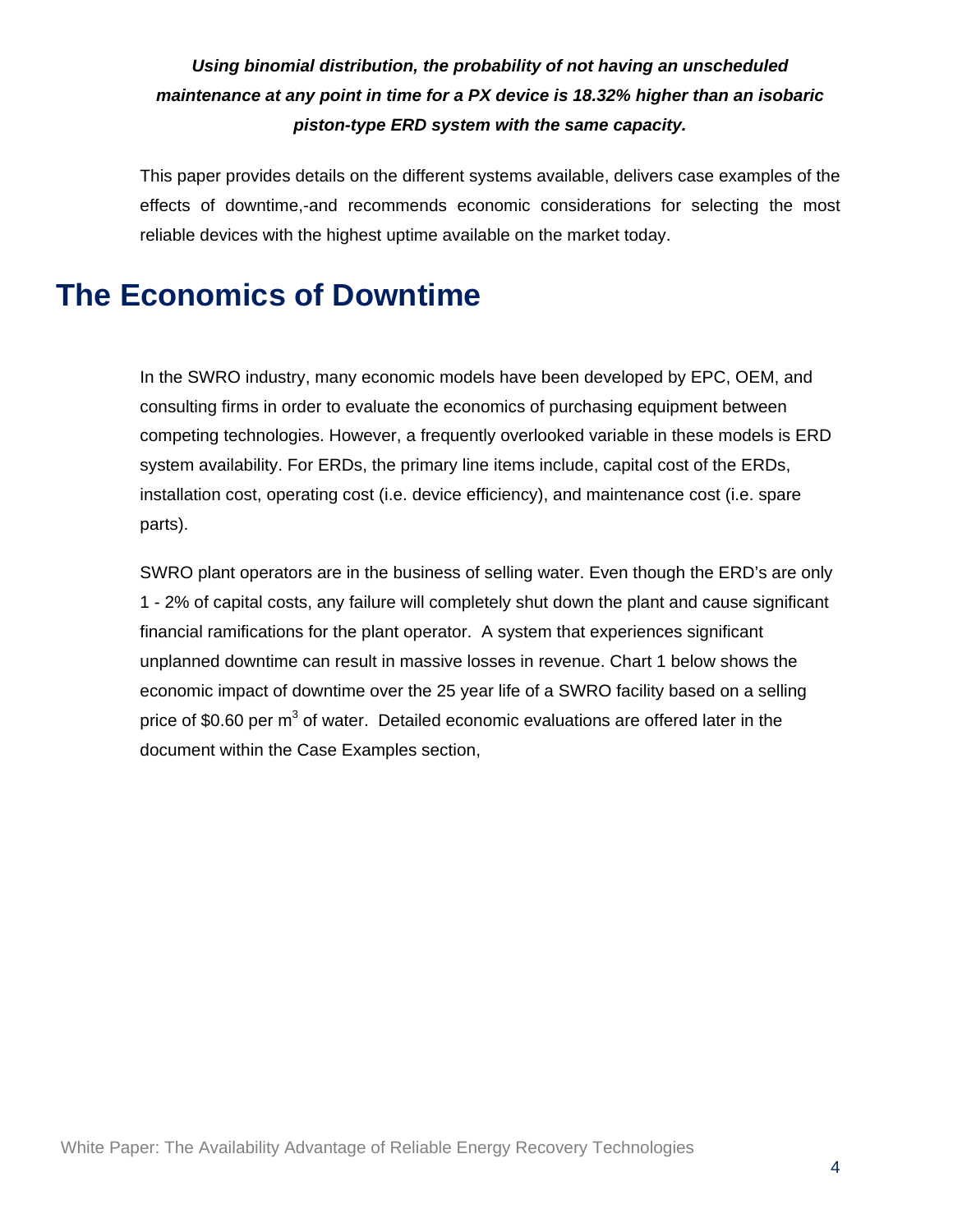

CHART 1. NPV of Lost Revenue DOWNTIME OVER 25 YEAR LIFE SWRO FACILITY *\*Assumptions – Energy Cost 0.1\$/kWh, Interest 8%, Plant Size 100,000m3/d, Years 25* 

### **Less is More**

#### **The PX™ Pressure Exchanger™ (PX™) Technology**

Simplicity, efficiency and uptime are important features when comparing energy recovery technologies for energy intensive SWRO plants. In an SWRO system equipped with a modular technology such as PX Pressure Exchanger ERDs, the membrane reject is directed to the membrane feed as illustrated in Figure 1 below. A free spinning rotor driven only by flow and moving between the high-pressure and low-pressure streams, displaces the brine and typically replaces it with an equal volume of seawater. Pressure transfers directly from the high-pressure membrane reject stream to a low-pressure seawater feed stream without a physical piston in the flow path. Unlimited capacities can be achieved by arraying multiple devices in parallel. The devices consist of few parts, including one moving rotor enclosed with a sleeve and a pair of sealing end-covers, increasing the simplicity and reliability of the PX device.

> *Typically, the fewer moving components within a device, the greater its reliability.*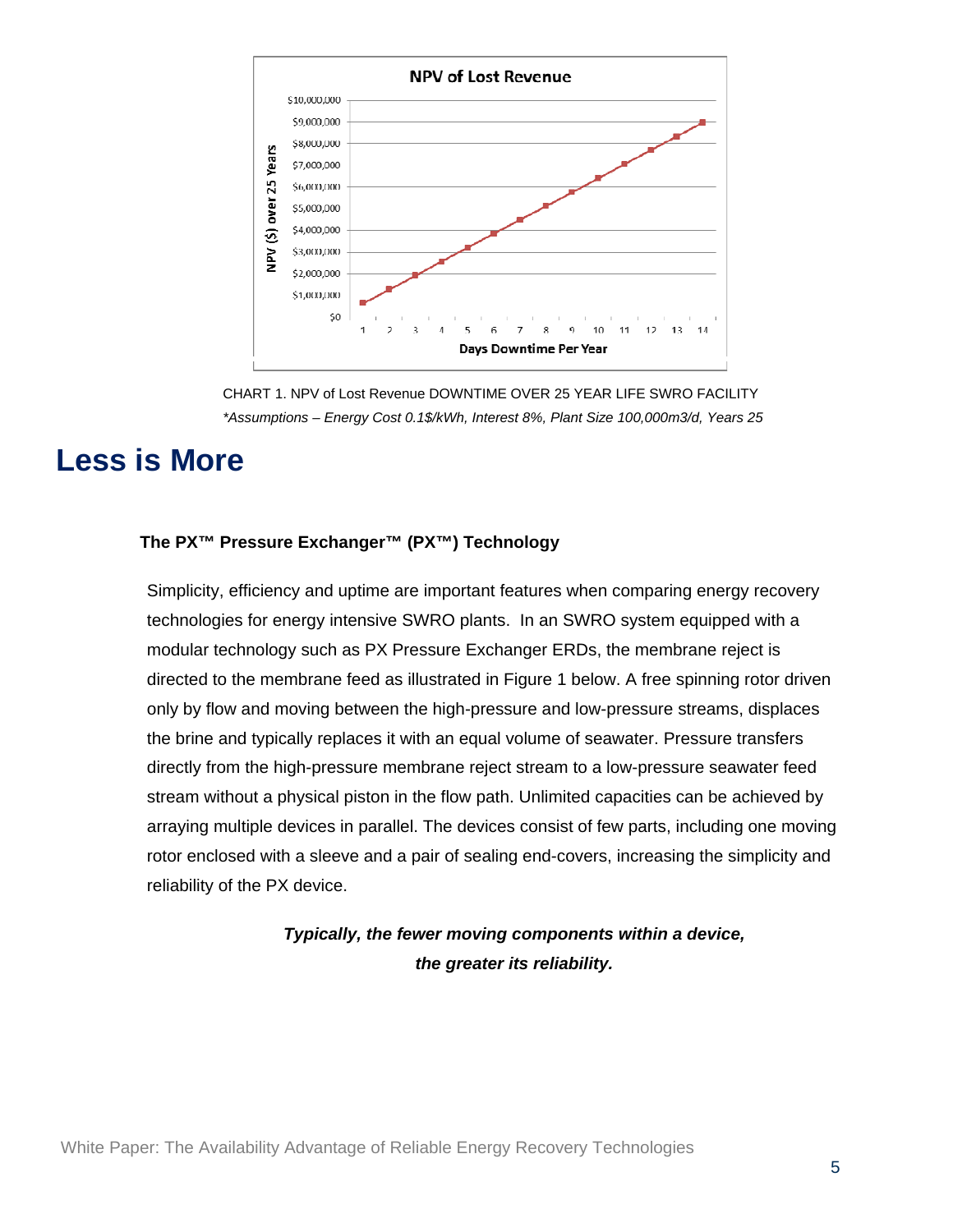

FIGURE 1. Typical SWRO PX™ Device Equipped System

Because SWRO applications are very demanding, combining corrosive and abrasive conditions with cavitation energy, the materials that make up an ERD also play a major role in the overall reliability and uptime. PX™ devices are composed of highly reliable alumina (ceramic) material which is critical to long term and trouble-free seawater reverse osmosis desalination processes.

Advanced, high purity aluminum oxide (alumina), the core ceramics material used in ERI PX devices, is known for outperforming plastics such as PET, Acetal, UHMW, which can become relatively soft and dimensionally unstable. In addition to material stability, trapped debris can cause problems in sliding polymeric components such as pistons or poppet valves, a feature that can be found in piston-type ERDs.

Due to its hardness, compressive strength, and chemical resistance, alumina is the ideal material for use in ERIs PX devices for high pressure desalination applications<sup>1</sup>.

#### **Designed for a lifetime: the next generation of PX technology**

ERI continues to innovate and improve on the design of the PX devices with the release of the PX-Q300 model. ERI has developed a proprietary ceramic formula that increases the strength, durability, and performance of the device. With the PX-Q300 device, ERI continues to push the design envelope of its technology and has incrementally decreased the volumetric and frictional losses resulting in an efficiency increase of approximately 1% at normalized flow when compared to the PX-260. The PX-Q300 provides exceptional performance, a design life of 25 years and quieter operations – below 81 decibels. Most importantly, the new ERI PX-Q300 offers a 97.2% minimum warranted efficiency – the highest in the industry.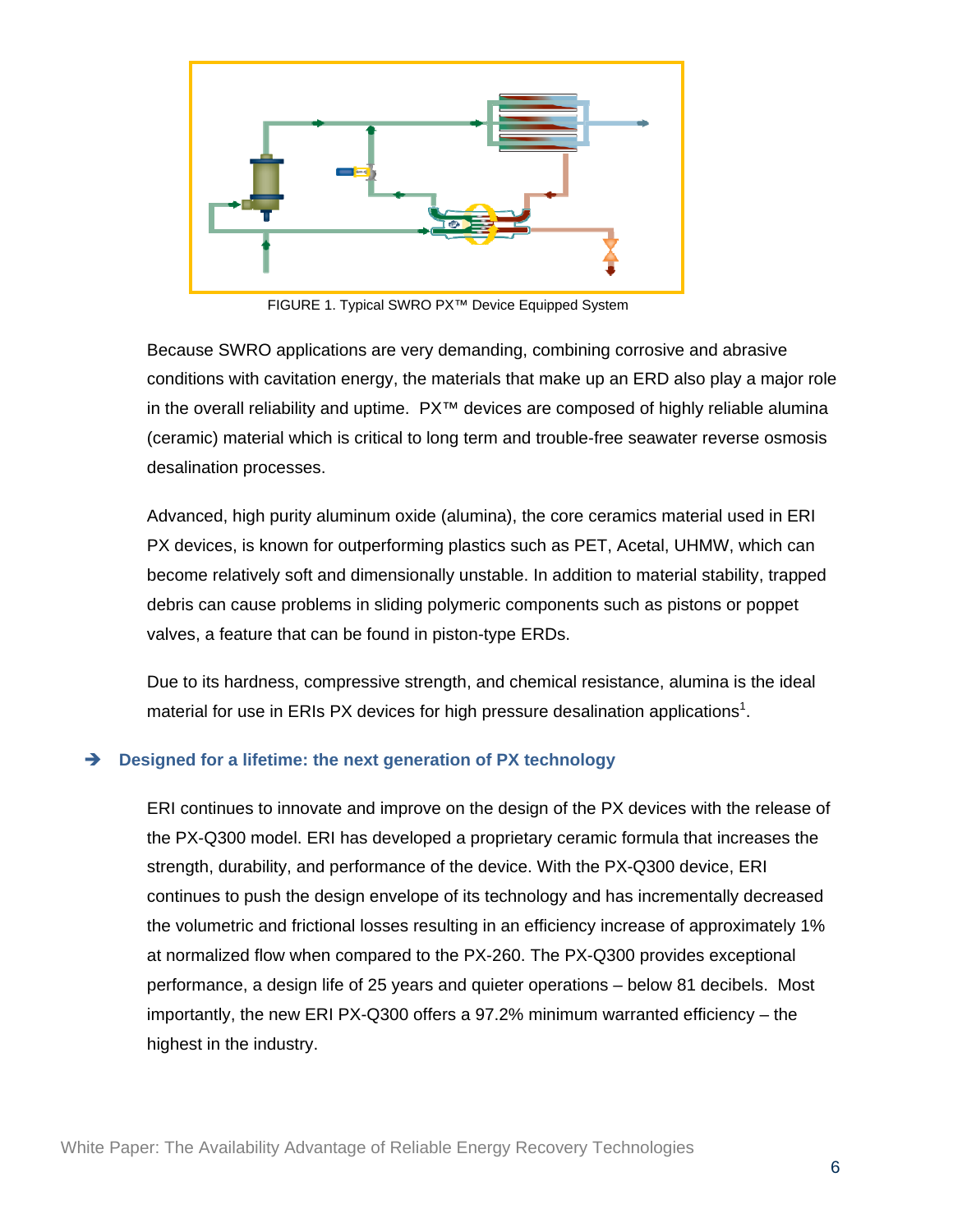#### **An optimum ERD design: SWRO plants wish list**

The most important factors to be considered for designing an ERD system for a SWRO plant are:

- $\rightarrow$  Energy recovery of highest efficiency, for its operational range.
- $\rightarrow$  Maximum availability and therefore minimum downtime due to unscheduled maintenance.
- $\rightarrow$  Minimal to no disturbance to other key components in the plant (pump and membranes), while keeping under control:
	- Salinity increase and related pressure variation at the inlet of the membranes
	- **Flow/Pressure conditions of the inlets and outlets of the ERD system**
- $\rightarrow$  Ease of service.

**Efficiency***:* Both types of isobaric ERDs available in the market (rotary and piston) have claimed to reach 98% efficiency. Only the PX™-Q300 unit can guarantee 97.2% efficiency, while other PX models have delivered more than 96% efficiency in the field over the long term. The efficiency of these devices will remain high throughout the life of the system which is designed to last 25 years. Further information about this efficiency guarantee is included in a recently published "Highest Efficiency Energy Recovery White Paper", Sept  $2011^2$ .

**Availability:** The next section of this paper provides the theory and supporting data behind the high availability (over 99.8%) of PX arrays, depending on the size of the array. There is a long and proven history in the field to support the theory. Likewise, the section also shows complexities of isobaric piston-type devices and the reasons why they have a significantly lower availability. Primarily, these units have multiple moving parts that require high maintenance as opposed to ERI PX devices which have only one moving part. Unpublished field data further supports the high unplanned downtime of piston-type isobaric ERD within plants across the world.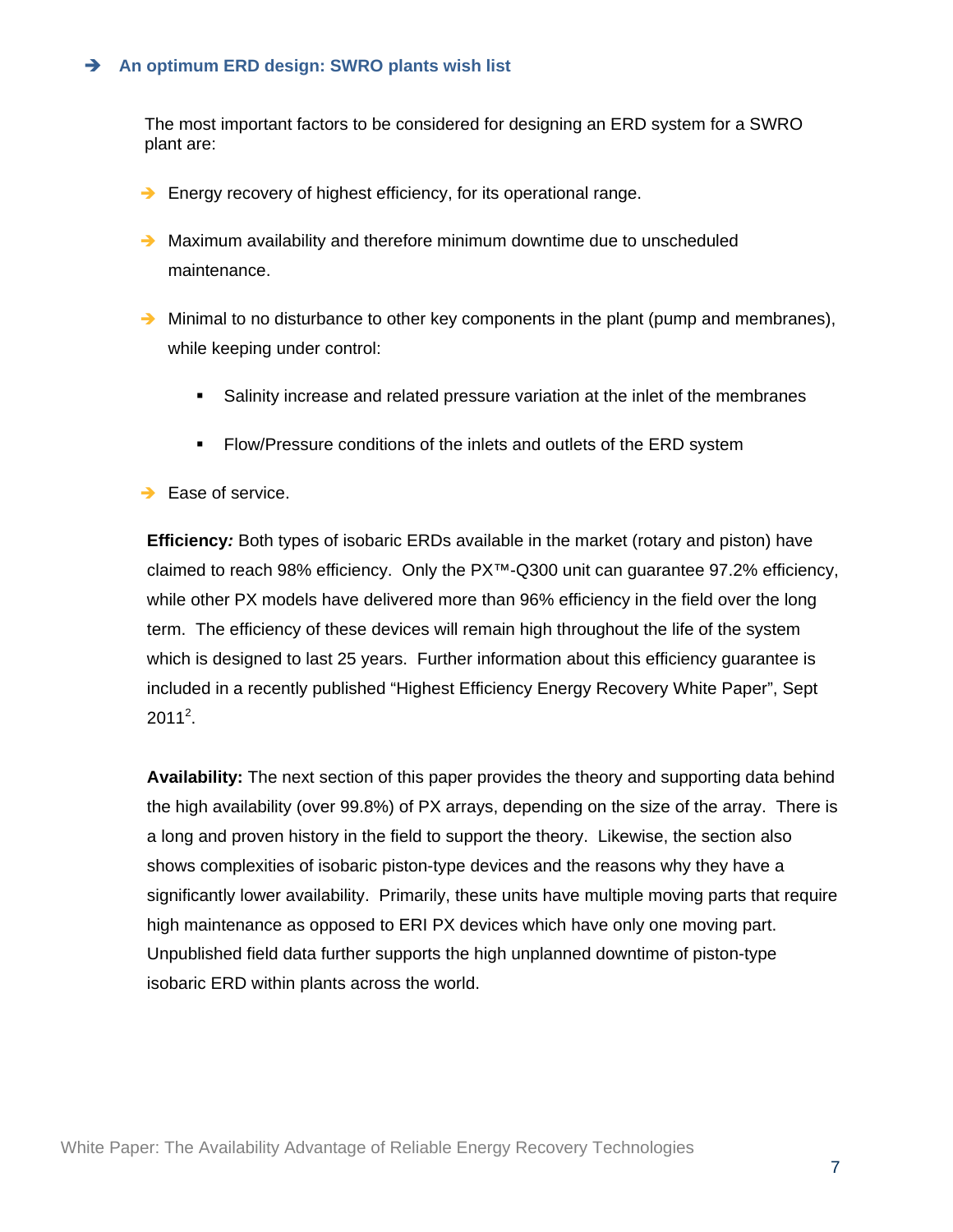#### **→** High Availability and Built-in Redundancy

#### **Unit Availability vs. System Availability**

Mathematical and reliability models are often used to predict complex system performance; however, they need to be verified with empirical data to support conclusions. Case studies provided in this paper provide such data examining how field observations of plant availability, when utilizing piston-type isobaric ERD's, support the availability conclusions of the ERI system analysis.

When talking about availability, it is easy to confuse the unitary device availability with system availability. Some devices are grouped in arrays that make them work as a "team" or system, and the system's availability from a reliability standpoint is different than a standalone unit. Two devices with the same availability characteristics can have very different system availability when performing as a single complete system, under different system's success requirements.

### *If one PX™ unit's rotor stops for any reason, the train can continue to operate until the next scheduled maintenance takes place, with minimal loss of productivity.*

Operating PX arrays provides users with built-in redundancy. In the unlikely event that one PX unit rotor stops for any reason, the system can continue to operate until the next scheduled maintenance takes place, with minimal loss of productivity.

#### **Reliability Characteristics of Engineering Systems (overview)**

In order to model, represent, and understand correctly the reliability behavior of engineering systems, such as an array of PX units, the following concepts should be introduced:

**Series System:** In a system connected in series, from a reliability point of view, all the components must work to ensure system success. In this type of system, if one component fails the system won't be able to perform until the faulty component is repaired (unscheduled maintenance).

**Parallel System:** In a system connected in parallel, only one component needs to be working for system success. In these types of systems, if all but one component fails, the system will continue to perform, however, at a sub optimal performance.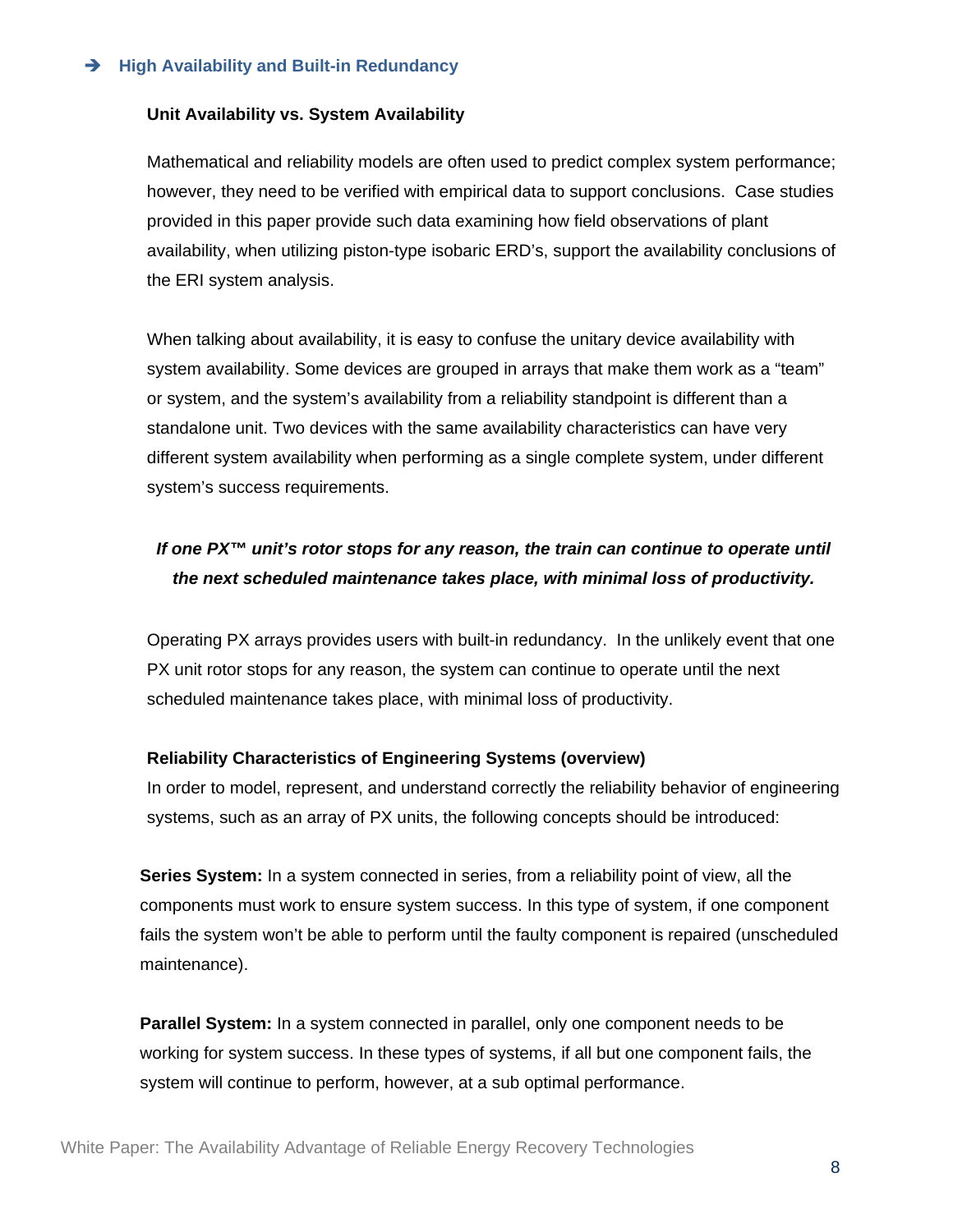**Series-Parallel System:** In a system connected in series-parallel, a minimum number of components must be operational to maintain the performance level while allowing potential failure of some components.

Let's take into account the following Illustrative example: A dark room with four lamps (A, B, C, and D), and four different light requirements.

| <b>Different Light</b><br><b>Requirements</b>                 | <b>System Type</b>     | <b>System Reliability</b><br><b>Representation</b> | <b>Operational</b><br><b>Flexibility</b>          |
|---------------------------------------------------------------|------------------------|----------------------------------------------------|---------------------------------------------------|
| All bulbs working                                             | <b>Pure Series</b>     | B                                                  | None. A, B, C, and D must<br>be operational.      |
| At least 1 bulb<br>working                                    | <b>Pure Parallel</b>   |                                                    | One must work, regardless<br>of which one.        |
| At least 3 bulbs<br>working<br>(only C or D<br>can fail)      | Series and<br>Parallel |                                                    | A and B must work, and C<br>or D allowed to fail. |
| At least 2 bulbs<br>working<br>(only B or C or D<br>can fail) | Parallel and<br>Series |                                                    | A must work, and B or C<br>or D allowed to fail.  |

FIGURE 2. Engineering Systems Representation and Main Operational Characteristics

#### **PX™ Arrays – System Modeling and Behavior**

Of the systems described above in Figure 2, in PX technology and competing piston-type isobarics, the devices within the array are hydraulically connected in parallel. From a reliability modeling perspective, an array of piston-type isobaric devices performs similar to a series system. This is because of the large size of individual piston-type ERD units; a failure of one train could result in either a significant reduction in flow or a substantial increase in salinity at the membranes. Both cases require the entire system to be shut down, meaning the system can work only if each one of their devices works. **There is zero flexibility with a piston-type isobaric ERD.**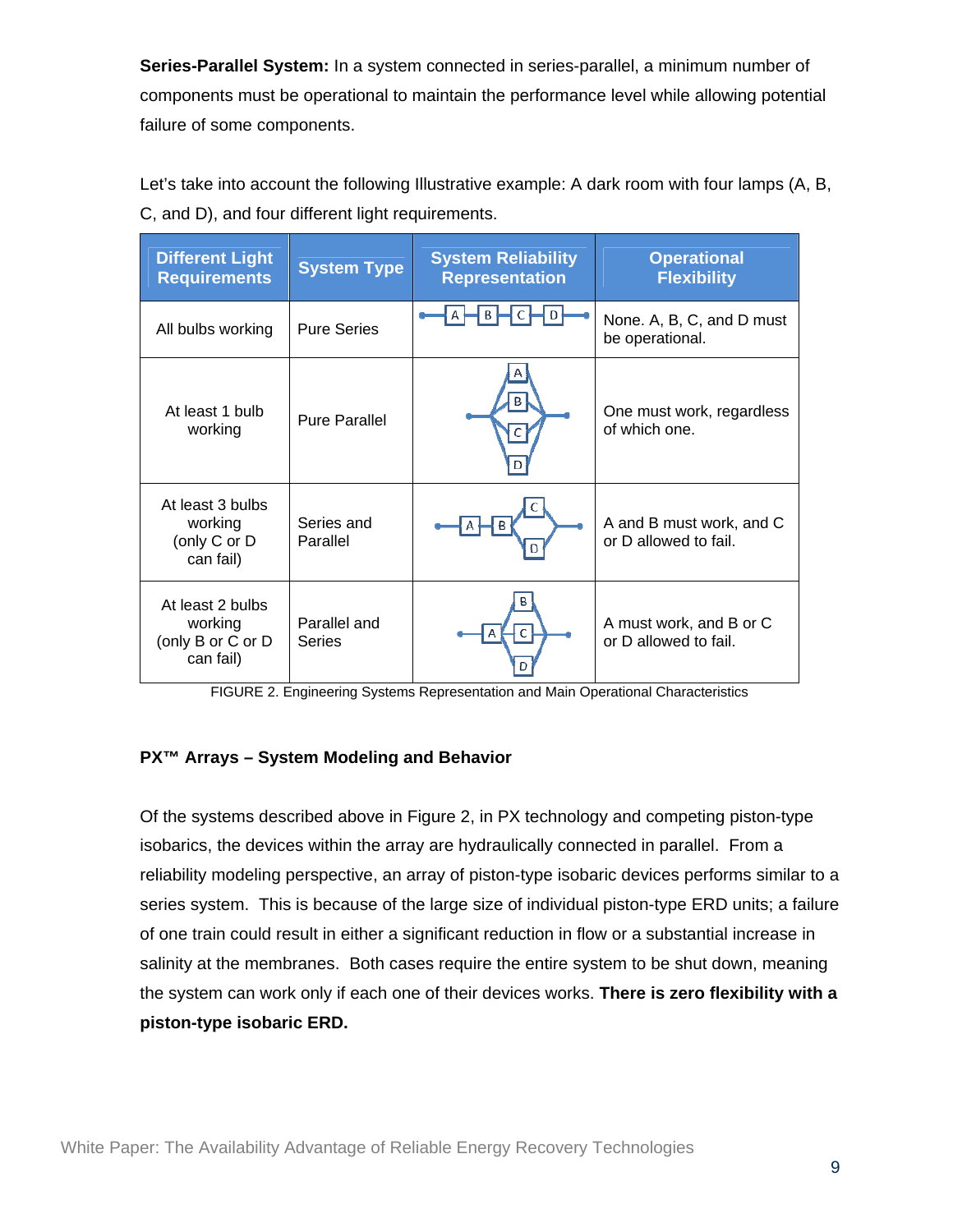In the case of a PX™ array, medium to large sized arrays can still operate acceptably with one or multiple stopped units, continuing to reflect a parallel system for reliability. From a reliability perspective, modeling a PX array as a series-parallel system is a much closer approximation, since the array can be represented as a combination of two sub-systems in series; one being a series system containing one short of the minimum number of units needed to operate to avoid unacceptable salinity increases, and the other being the remaining units represented in parallel.

The following table summarizes the difference between the hydraulic connection within the array, and the reliability representation to model the system.

| <b>Array of ERDs</b>     | <b>Hydraulic Connection</b> | <b>Reliability Representation</b> |
|--------------------------|-----------------------------|-----------------------------------|
| <b>PX Device Array</b>   | Parallel                    | Series-Parallel (binomial)        |
| <b>Piston-type Array</b> | Parallel                    | <b>Pure Series</b>                |

A series-parallel system approximation has many of the reliability characteristics of an array of PX units; however it still lacks one important feature - all PX units are functionally identical and fully interchangeable from a reliability standpoint. A true series-parallel system doesn't consider the benefits of this unique PX technology trait. Due to the PX device unique functional interchangeability, a "binomial distribution" is therefore the most accurate representation of a PX array.

The capability of a system to perform, even while some units are distressed, is known as a **partially redundant system**. These systems are especially capable of accommodating distressed units until the next scheduled maintenance. A PX array has this partial redundancy advantage, enabling a desalination plant to minimize unplanned maintenance, and as a consequence reducing unplanned downtime from an energy recovery device breakdown.

In order to illustrate the inherent operational advantages of a partially redundant ERD system, we will compare an array of rotary isobaric PX devices, with a piston-type ERD array below.

For clarity, key terms have been defined as follows:

 **Probability of Success**: The probability of having a device available and performing, meaning if there is a failure of any of the components, the device will continue performing.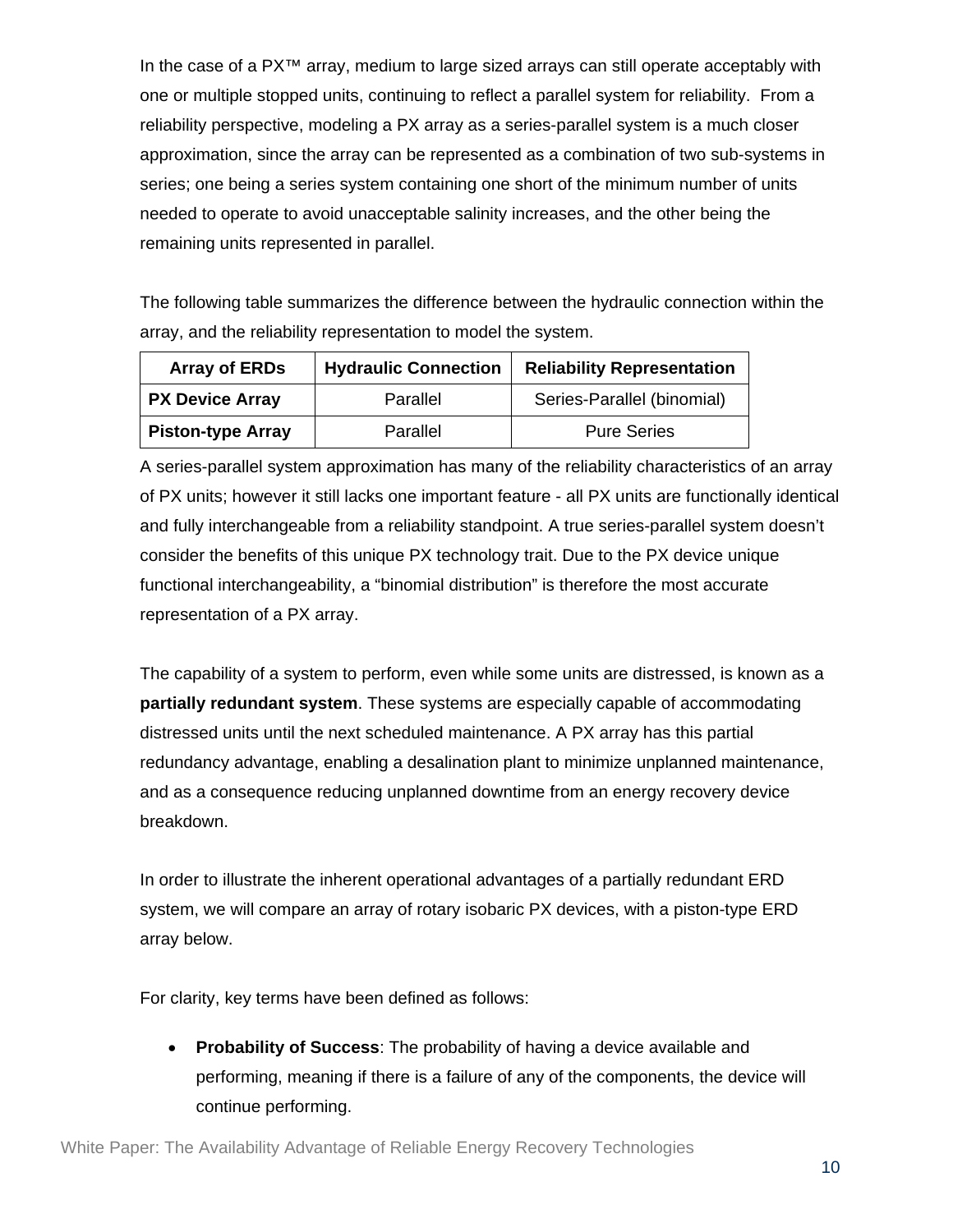**Probability of Failure**: The probability of having a device not available, meaning the device is incapable of performing due to a failure that affects a critical component of the device.

Based on field information and unpublished data, the following individual probability numbers for each of the ERD systems will be taken into account and can be seen in Table 1. Three different scenarios for probabilities are given for a piston-type isobaric device.

| <b>Unitary Probability</b> |                |                |  |
|----------------------------|----------------|----------------|--|
| <b>Type of ERD Device</b>  | <b>Success</b> | <b>Failure</b> |  |
| PX-300 Device              | 0.985          | 0.015          |  |
|                            | a) 0.925       | a) 0.075       |  |
| Piston-type isobaric ERD   | 0.950<br>b)    | 0.050<br>b)    |  |
|                            | c) 0.975       | 0.025<br>C)    |  |
|                            |                |                |  |

TABLE 1. Unitary Probability of Two Different Isobaric ERDs

It is important to remember that a PX<sup>™</sup> system (array) is capable of collectively performing as a large ERD even if some units are distressed (stuck rotor), since minor salinity increases can be accommodated by the rest of the plant. For our comparison, a membrane pressure increase of ~5.5 [bar] or less is considered to be satisfactory. Rather than shutting down the entire process to repair or replace a part, the system will be able to perform at this level until the next scheduled maintenance, mitigating the economic impact of unplanned downtime which ultimately costs time and money. Table 2 below, summarizes the minimum number of PX units versus piston-type isobaric ERDs for a specific array size that needs to operate for the ERD not to require unplanned maintenance.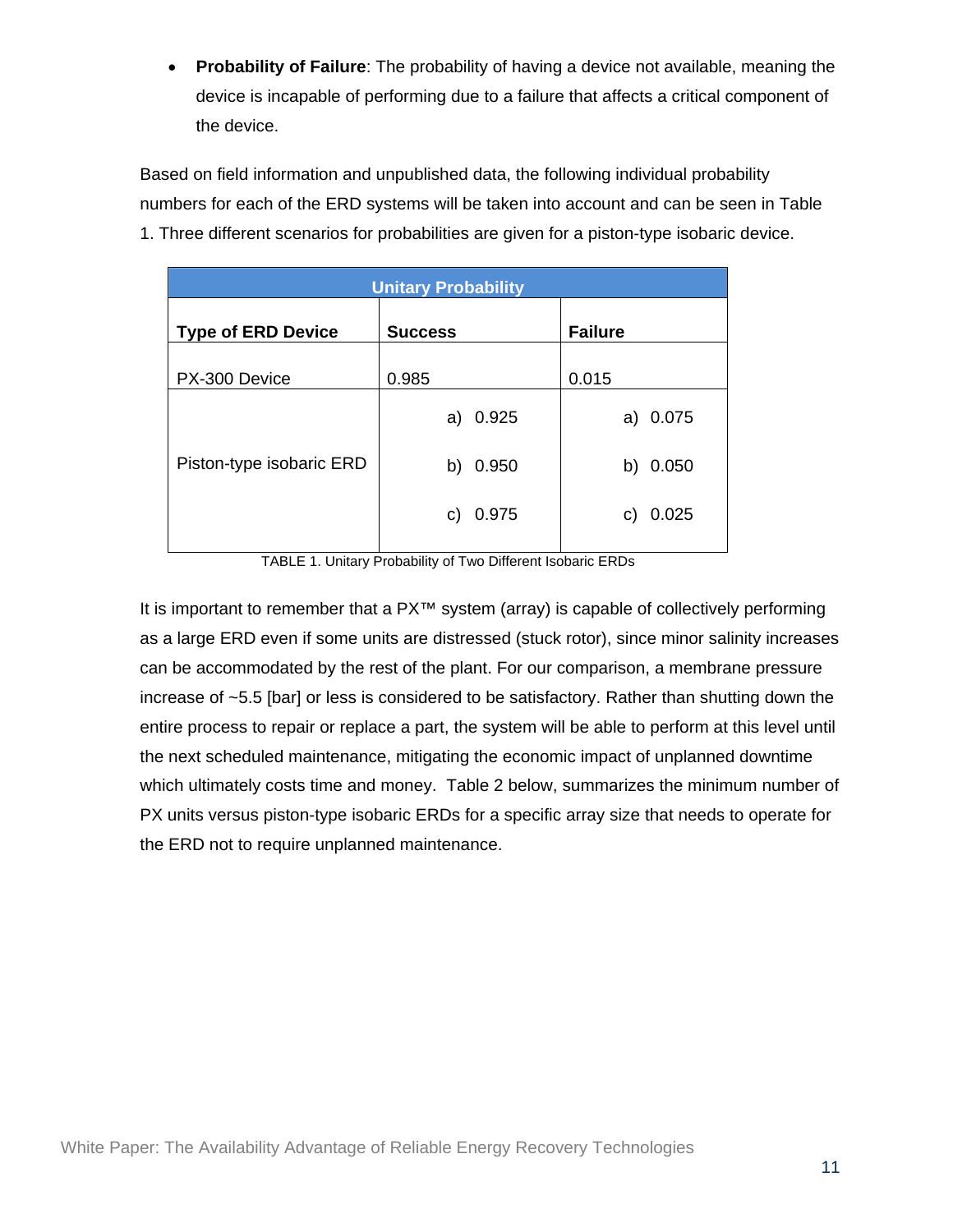Table 2 below summarizes the minimum number of operational units in an array by capacity for each of the two isobaric technologies to not require unplanned maintenance.

|                                | <b>PX-300 Array System</b>             |                                                                         | Piston-type, isobaric<br>array system |                                                                         |
|--------------------------------|----------------------------------------|-------------------------------------------------------------------------|---------------------------------------|-------------------------------------------------------------------------|
| <b>Array Capacity</b><br>[gpm] | <b>Number of</b><br><b>Units/Array</b> | <b>Minimum</b><br><b>Units/Array</b><br><b>Needed to</b><br><b>Work</b> | Number of<br><b>Units/Array</b>       | <b>Minimum</b><br><b>Units/Array</b><br><b>Needed to</b><br><b>Work</b> |
| 3,300                          | 11                                     | 9                                                                       |                                       |                                                                         |
| 4,800                          | 16                                     | 13                                                                      | 3                                     |                                                                         |
| 6,300                          | 21                                     | 17                                                                      |                                       |                                                                         |

TABLE 2. Operational Characteristic of PX™-300 ERD and Piston-Type Isobaric ERD Array System

# **The Availability Advantage**

The "Availability Advantage" is defined as the difference in availability between a PX™ device array system and a piston-type isobaric device, for a set system capacity. Using a binomial distribution to represent an array of PX units, and a series array to represent the competing technology, a side-by-side comparison is provided. Making use of the previous tables in this paper and applying a binomial distribution, an illustration of the PX technology Availability Advantage is shown in Chart 2 below:



CHART 2. Availability Advantage of PX Array Over Piston-Type Isobaric Array

White Paper: The Availability Advantage of Reliable Energy Recovery Technologies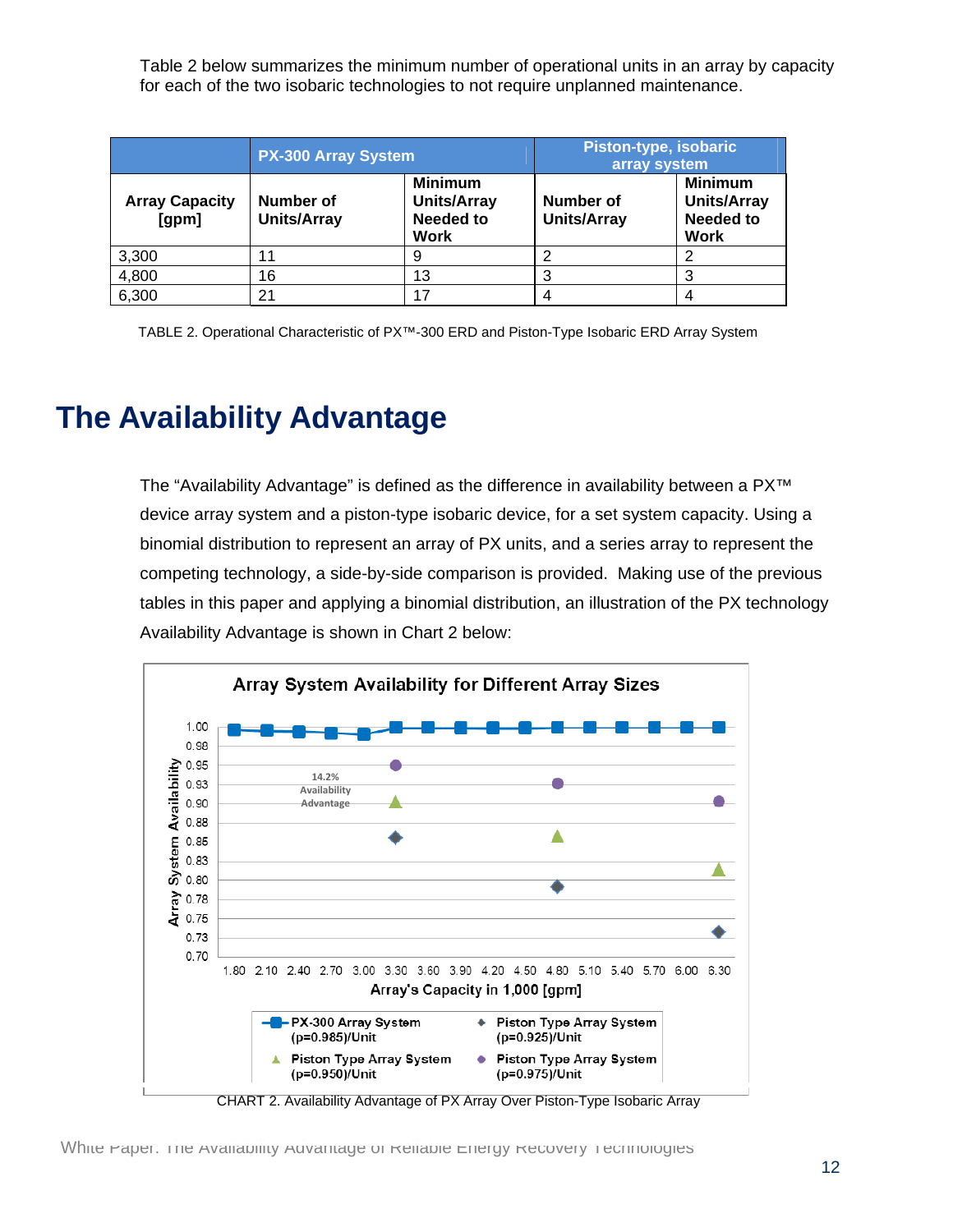Chart 2 clearly indicates that the Availability Advantage increases for larger arrays of PX™-300 devices. **For a PX ERD system, the more units in an array, the higher the inherent availability of the plant**. Conversely, in the case of a piston-type isobaric ERD system, larger systems offer increasingly lower availability due to their series nature.

| <b>ERD Array Type</b>               | 3,300 [gpm]<br><b>Array</b><br><b>Capacity</b>               | 4,800 [gpm]<br><b>Array</b><br><b>Capacity</b>   | 6,300 [gpm]<br><b>Array</b><br><b>Capacity</b> |
|-------------------------------------|--------------------------------------------------------------|--------------------------------------------------|------------------------------------------------|
| PX-300 Array<br>$(p=0.985)$         | 0.99949                                                      | 0.99866                                          | 0.99999                                        |
|                                     |                                                              |                                                  |                                                |
| a) Piston-type Array<br>$(p=0.925)$ | 0.85563                                                      | 0.79145                                          | 0.73209                                        |
| <b>Availability Advantage</b>       | 0.14387                                                      | 0.20721                                          | 0.26789                                        |
|                                     |                                                              |                                                  |                                                |
| b) Piston-type Array<br>$(p=0.950)$ | 0.90250                                                      | 0.85738                                          | 0.81451                                        |
| <b>Availability Advantage</b>       | 0.09699                                                      | 0.14128                                          | 0.18548                                        |
|                                     |                                                              |                                                  |                                                |
| c) Piston-type Array<br>$(p=0.975)$ | 0.95063                                                      | 0.92686                                          | 0.90369                                        |
| <b>Availability Advantage</b>       | 0.04887<br>$\tau$ and $\tau$ or all the little and dependent | 0.07180<br>$f = \sum_{i=1}^{n} f_i f_i$<br>. n . | 0.09630                                        |

TABLE 3. Availability Advantage for Different Array Sizes

The reduction in downtime as a consequence of the PX technology Availability Advantage compared with piston-type ERD's is displayed in Chart 3 below. The chart displays the three scenarios defined in the above Table 3.

*Availability Advantage increases for larger arrays where the probability of not having an unplanned maintenance is on average 18.32% higher with a PX device array than a piston-type isobaric ERD system of the same capacity.*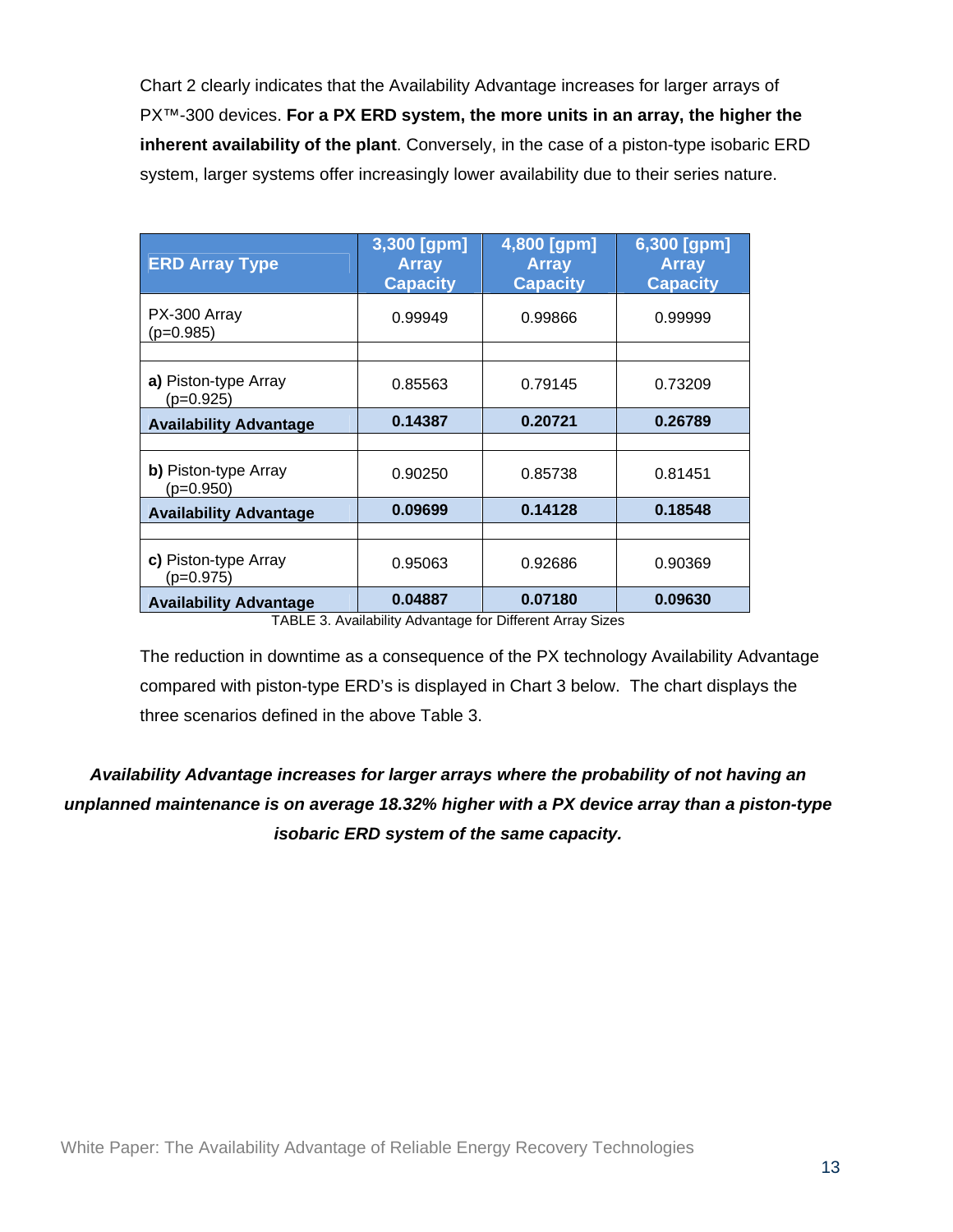

CHART 3. Downtime Decrease Due to Higher Availability

#### **→** PX<sup>™</sup> technology: robust reliability that saves money

A PX array performs as a partially redundant system comprised of reliable units that are simple, interchangeable and functionally identical. The opposite is the case in a piston-type isobaric ERD system, since only one of its components has to fail to make the whole system fail. This advantage of an ERI PX array then translates into a higher availability when compared to a piston-type isobaric ERD array. **In fact, the larger the piston-type isobaric ERD capacity, the lower the inherent availability when working in arrays or systems***.*

#### **Case Studies: the economic impacts of ERD system availability**

ERI conducted a detailed availability survey from four different SWRO desalination facilities that currently use the piston-type ERDs. These plants range in production capacities from 30,000 – 330,000 m3/ day and are located around the globe - including the Caribbean, Middle East and Australia.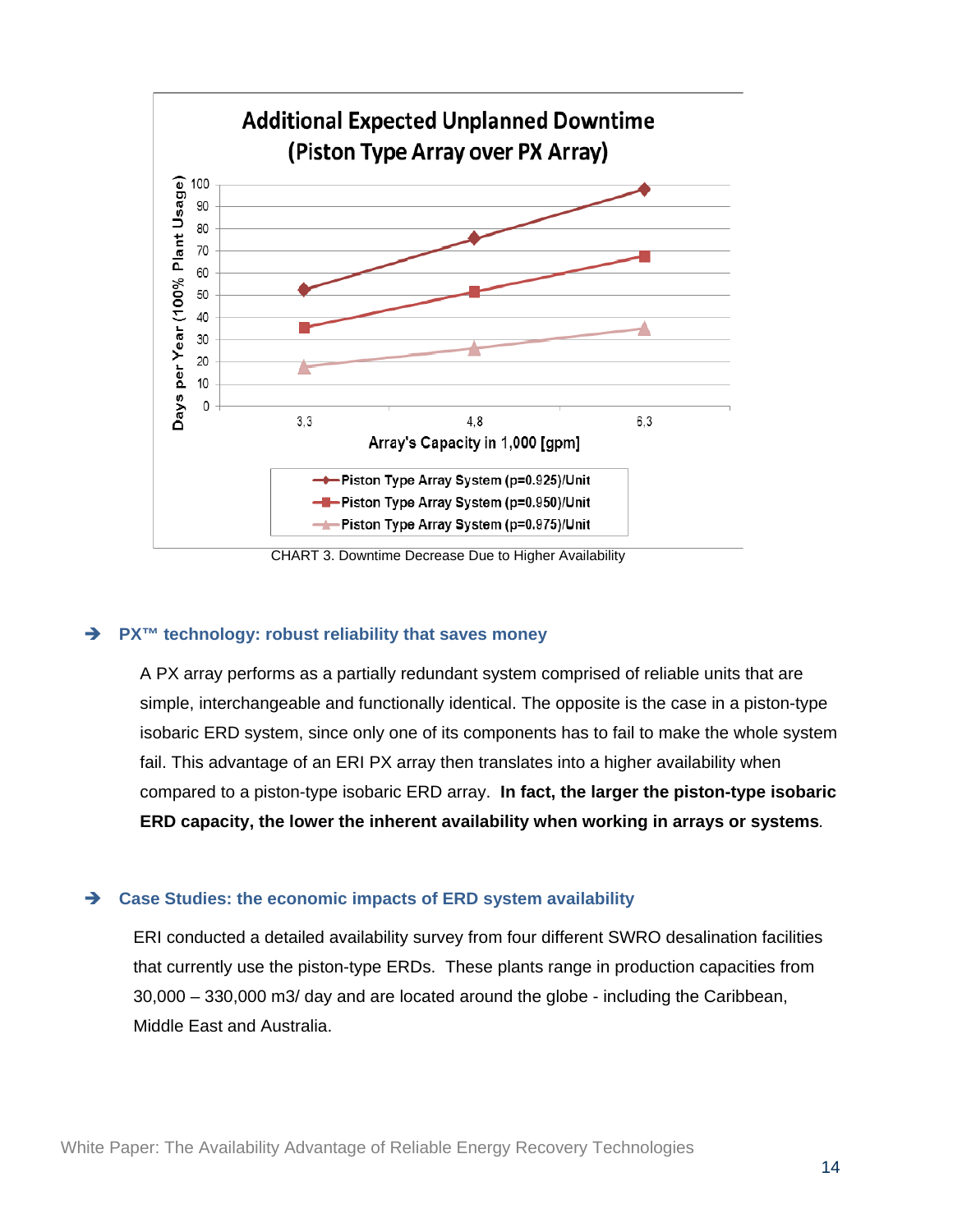Based on the survey, the average days of unplanned downtime attributed directly to pistontype ERD failure is 25.5 days. As a very conservative estimate, less than 50% of this average value (1 day per month) was used in calculating the estimated loss of margin for a typical plant. To keep the math simple, an estimated average plant capacity of 100,000m $3/$  day at a cost of capital of 8% per year over a 25 year plant life was considered. All other assumptions are included in green in the table below:

| <b>Daily Downtime Operating Cost</b>                                                |                     |               |  |
|-------------------------------------------------------------------------------------|---------------------|---------------|--|
|                                                                                     |                     |               |  |
| Life of Plant (Years)                                                               | 25                  | Yrs           |  |
| <b>Interest Rate</b>                                                                | 8%                  |               |  |
| Baseline (Plant Size)                                                               | 100,000             | m3/d          |  |
| <b>Overall Water Price</b>                                                          | \$0.60              | USD/m3        |  |
| <b>Specific Energy Consumption</b>                                                  | 3.50                | kWh/m3        |  |
| <b>Energy Cost</b>                                                                  | \$0.10              | \$/kWh        |  |
|                                                                                     |                     |               |  |
| <b>Operating Expenses (Cost to Produce)</b>                                         | \$0.35              | USD/m3        |  |
| <b>Gross Profit from Water Sales</b>                                                | \$0.25              | USD/m3        |  |
| <b>Gross Margin</b>                                                                 | 41.67%              |               |  |
| Gross Profit per Day                                                                | \$25,000            | USD/d         |  |
|                                                                                     |                     |               |  |
| <b>NPV of 1 Day Downtime</b>                                                        |                     |               |  |
| ---- <i>--</i> --<br><b>Contract Contract Contract Contract</b><br>$\sim$<br>$\sim$ | \$266,869<br>$\sim$ | USD/Proj Life |  |

TABLE 4. Downtime Operating Costs

Based on the above calculations, one day of water production loss could equal an estimated \$25,000 in margin (\$60,000 in revenue) reductions alone. **For the life of the project, every one day of downtime (planned or unplanned) per year could cost over \$266,000 of gross margin.** 

Using the average unplanned downtime for PX<sup>™</sup> technology and competing piston-type isobaric ERD technology, the expected total cost of energy recovery devices can be calculated. Expected maintenance costs for the competing technology, based on published data, is estimated for annual maintenance costs of installing an ERD. Given their 99.8% availability, PX units have virtually zero unplanned downtime and require no maintenance. To illustrate the cost comparison between ERD technologies, a total ERD cost analysis is shown below.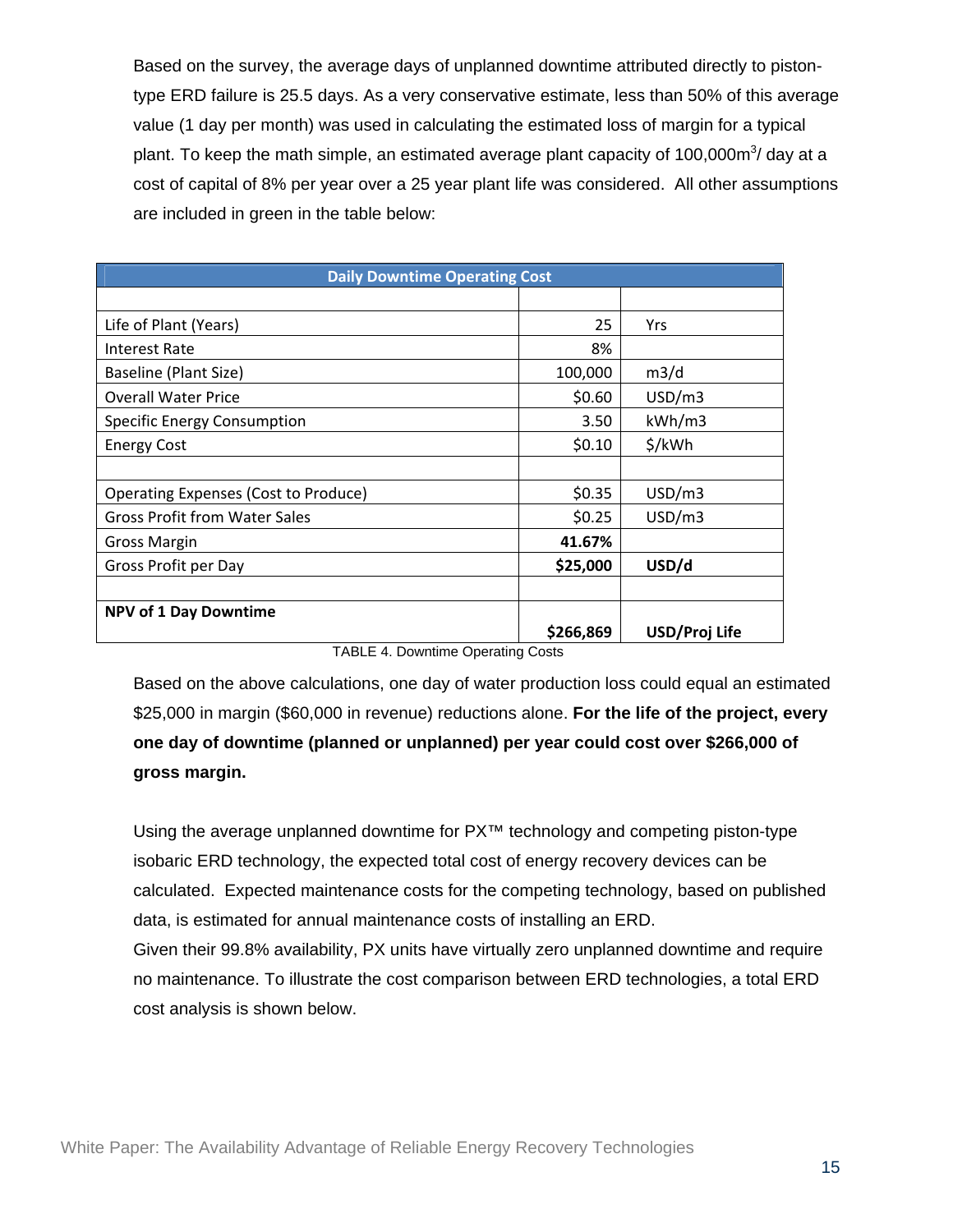| <b>COST COMPARISIONS - ERI vs. Competing Isobaric Technologies</b>                 |            |                    |                    |  |
|------------------------------------------------------------------------------------|------------|--------------------|--------------------|--|
|                                                                                    | <b>ERI</b> | <b>COMPETITION</b> |                    |  |
| <b>CAPEX</b>                                                                       |            |                    |                    |  |
| Average CAPEX of ERD per 100,000 m3/d                                              | \$1.80     | \$1.50             | <b>MILLION USD</b> |  |
| Cost of ERD for Current Plant                                                      | \$1.80     | \$1.50             | <b>MILLION USD</b> |  |
|                                                                                    |            |                    |                    |  |
| UNPLANNED DOWNTIME COST                                                            |            |                    |                    |  |
| Average Downtime*                                                                  | 0.7        | 12.0               | Days/Year          |  |
| Lost Gross Profit due to Downtime                                                  | \$17,500   | \$300,000          | USD/Year           |  |
| NPV of Unplanned Downtime Cost                                                     | \$186,809  | \$3,202,433        | USD/Proj Life      |  |
| * ERI's PX Technology has a proven availability of 99.8% and zero planned downtime |            |                    |                    |  |
|                                                                                    |            |                    |                    |  |
| <b>MAINTENANCE COST</b>                                                            |            |                    |                    |  |
| Yearly Maintenance as % of Total ERD Cost*                                         | 0.50%      | 2.00%              |                    |  |
| Annual Maintenance Cost                                                            | \$9,000    | \$30,000           | USD/Yr             |  |
| Maintenance Cost - Life of Plant                                                   | \$225,000  | \$750,000          | <b>USD</b>         |  |
| NPV (Life of Plant) - Maintenance Cost                                             | \$96,073   | \$320,243          | <b>USD</b>         |  |

\**Note: ERI's PX unit has zero required maintenance. A 0.5% provision has been included as a conservative estimate. The 2% for competitive technology is from published data of a leading competitor*

TABLE 5. Comparisons Costs of Unplanned Downtime (Competing Technologies)

As shown above, the margin loss due to unplanned downtime can be significantly greater than the initial capital investment. The availability of equipment (uptime) should be the primary consideration in the selection process of ERD technologies for desalination plants.

### *ERI PX™ technology has proven to have 99.8% availability with less than* **0.5%** *of initial capital expenditure of annual maintenance costs.*

Table 6 below shows the life cycle cost differential of using ERI PX devices in comparison to competing technologies when taking capital expense, unplanned downtime and maintenance cost factors into consideration. As the bolded black and red numbers indicate, **the total lifecycle costs for ERI PX technology are estimated to be less than half of piston-type, isobaric ERDs.**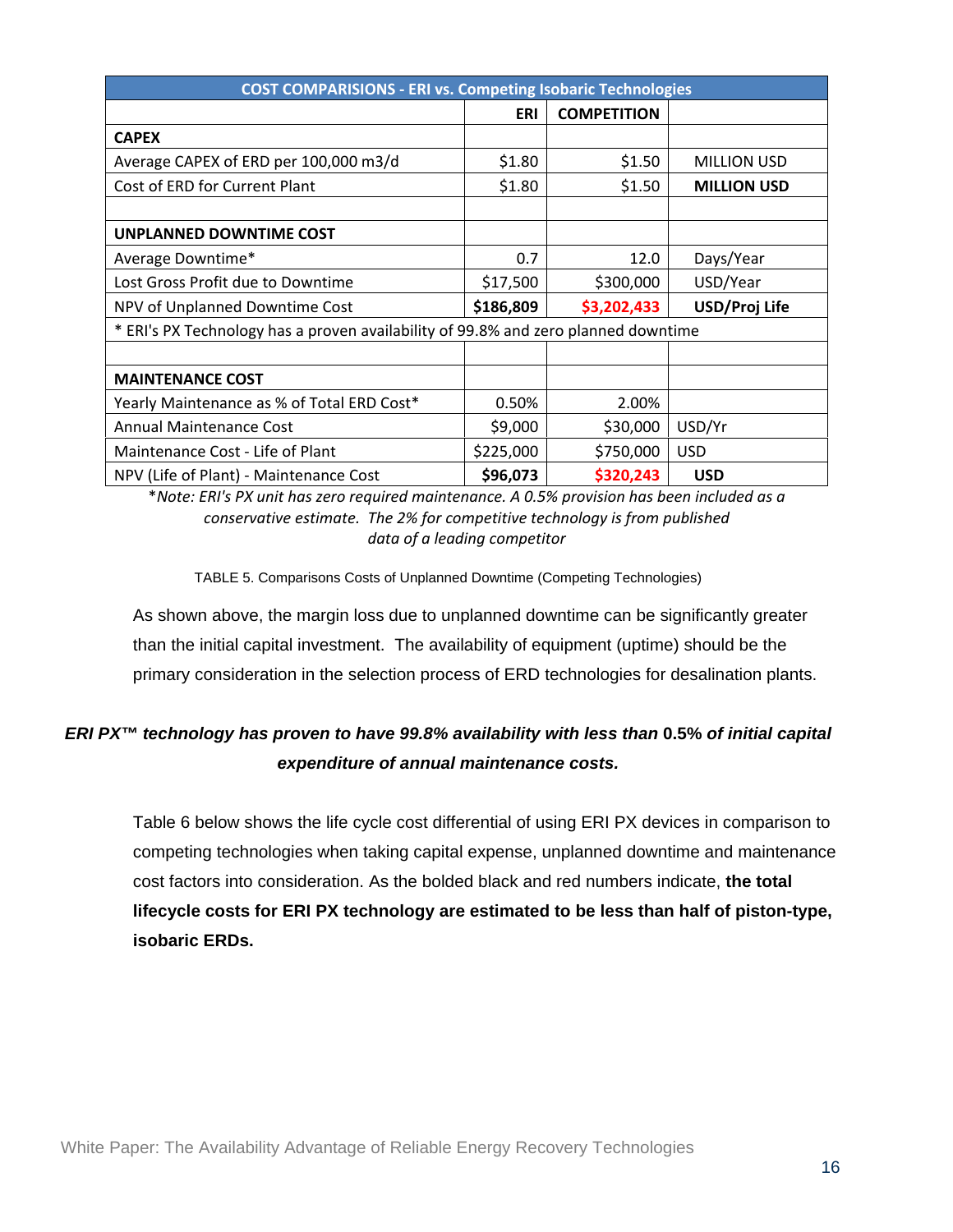| <b>Life Cycle Cost Summary</b> |             |                    |            |
|--------------------------------|-------------|--------------------|------------|
|                                | ERI         | <b>Competition</b> |            |
| <b>CAPEX</b>                   | \$1,800,000 | \$1,500,000        | <b>USD</b> |
| <b>Unplanned Downtime</b>      | \$186,809   | \$3,202,433        | <b>USD</b> |
| <b>Maintenance Cost</b>        | \$96,073    | \$320,243          | <b>USD</b> |
| <b>Total</b>                   | \$2,082,882 | \$5,022,676        | <b>USD</b> |

#### TABLE 6. Lifecycle Cost Summary

A holistic approach should be taken when comparing technologies in order to analyze all aspects of an ERD investment. The information in Table 7 offers insight into how many days of unplanned downtime will allow for a break even investment. Based on these calculations, for example, a piston-type isobaric ERD for a new project is not permitted to have more than one extra day per year of unplanned downtime when compared to PX™ systems.. At that point in time its lifecycle costs exceed the cost of PX technology. Since most piston-type ERDs have significantly more unplanned downtime as proven earlier in the paper, the PX ERD is the optimal solution for an SWRO plant.

| <b>Break Even Analysis</b>                                                                 |      |      |
|--------------------------------------------------------------------------------------------|------|------|
|                                                                                            |      |      |
| <b>NEW PROJECT</b>                                                                         |      |      |
| No. of excess unplanned downtime days to make PX Technology the most economical solution   |      |      |
|                                                                                            | 0.98 | days |
|                                                                                            |      |      |
| <b>EXISTING PROJECT</b>                                                                    |      |      |
| No of unplanned downtime days that justify retrofitting the plant with a new PX Technology |      |      |
|                                                                                            |      |      |
| Competition unplanned downtime days = Capex for PX Technology                              | 6.74 | days |
| (Competition Downtime = PX CAPEX)                                                          |      |      |
|                                                                                            |      |      |
| Remaining life cycle cost of Competition = Life cycle cost of PX Technology                | 6.60 | days |
| (Competition Maintenance + Downtime = PX CAPEX, Downtime, Maintenance)                     |      |      |

TABLE 7. Break Even Analysis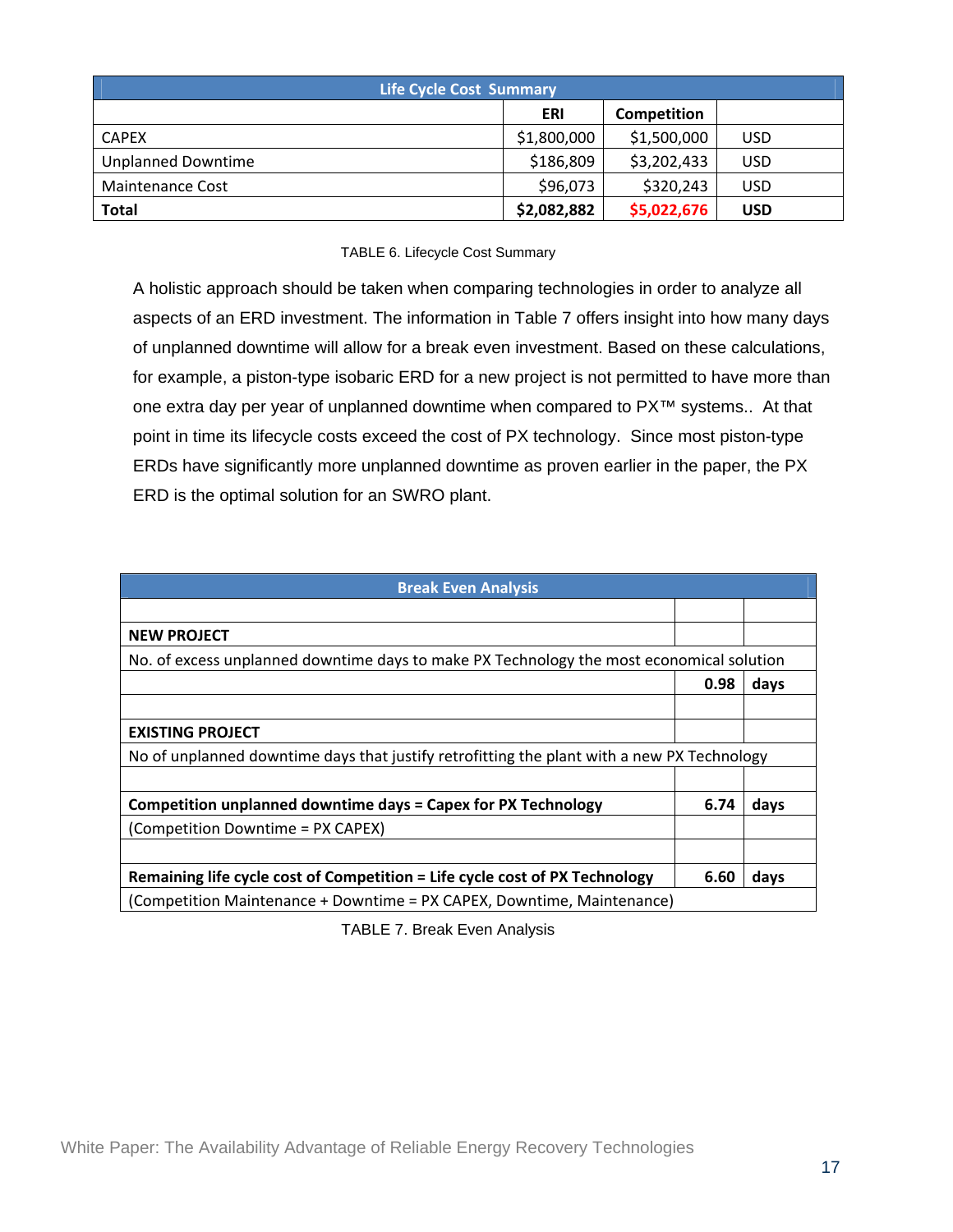#### **→** One vs. many

A commonly accepted principle in mechanics is that the more moving parts within a piece of equipment, the higher the probability of failure of the entire unit. The inherent design of a piston-type isobaric ERD includes many moving parts in comparison with a PX™ device which has only one moving part, the rotor. A typical piston-type isobaric ERD has the following moving components within a single unit (see Table 8).

| <b>PX Energy Recovery Device</b> | Piston-type, isobaric energy<br>recovery device |
|----------------------------------|-------------------------------------------------|
| Rotor                            | Main Piston (2)                                 |
|                                  | Check Valve (4 total):                          |
|                                  | Connecting Rod                                  |
|                                  | Springs                                         |
|                                  | Face                                            |
|                                  |                                                 |
|                                  | <b>Relief valves</b>                            |
|                                  | Linear Exchange Valve                           |
|                                  | Seals (2)                                       |
|                                  | <b>Connecting Rod</b>                           |
|                                  | <b>Driving Actuator System</b>                  |

TABLE 8. List of moving parts in Isobaric ERD Technologies

#### **Known reasons for failures of moving components are highlighted below:**

- → Check valve seals wear when opened and slammed shut at a rate of 4-6 cycles per minute (~7,000 times a day).
- → Linear Exchange Valve stalls due to actuator/ seals failures (most frequently observed failure).
- $\rightarrow$  Piston flap failures that increase mixing.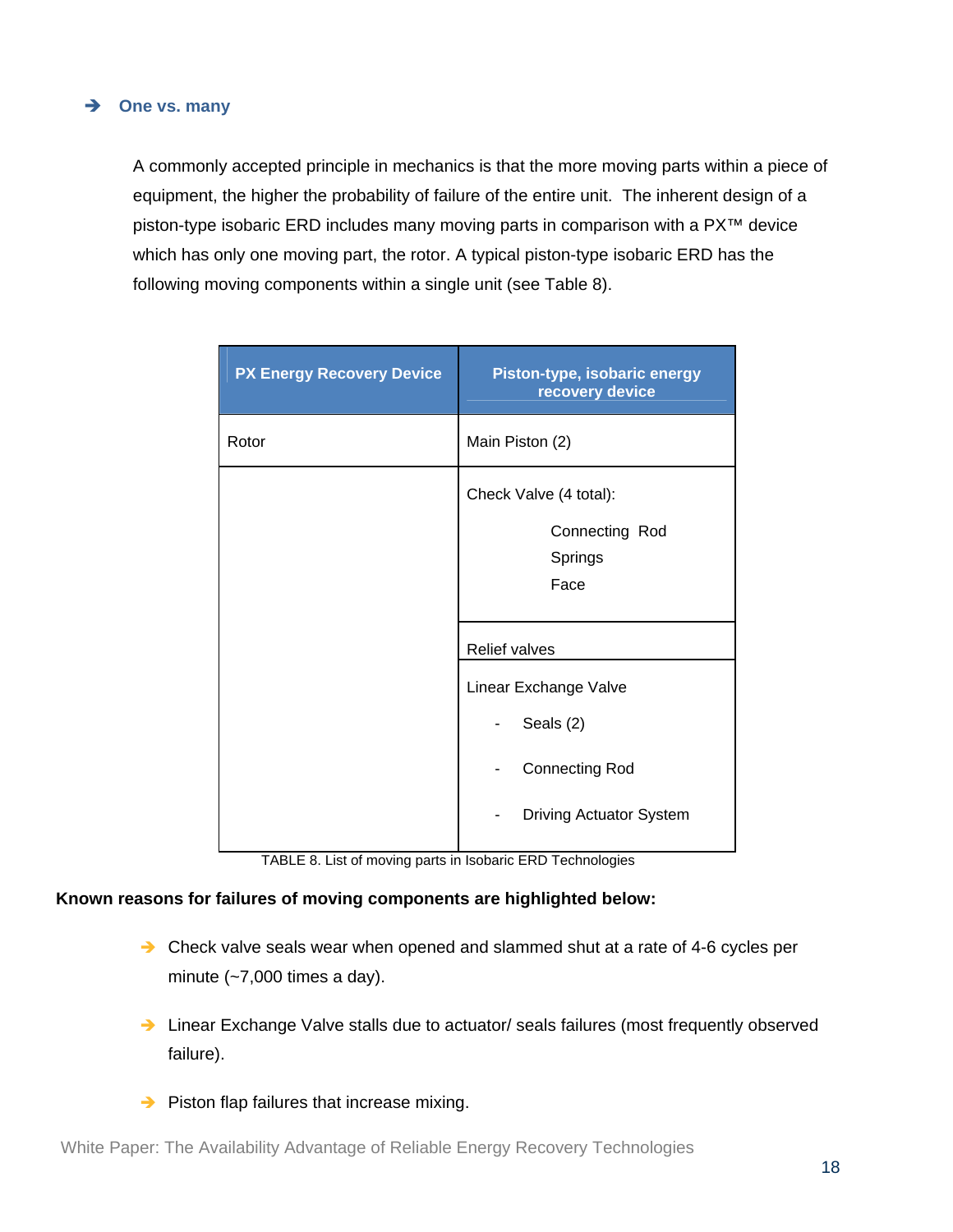- $\rightarrow$  Piston damage due to slamming.
	- Rings and gaskets wear replacements.
- $\rightarrow$  Proprietary control system that requires synchronization with client-side control system.
- Elaborate oil-hydraulic rams that require several circulations and connections.
- $\rightarrow$  Proximity switches on housing and hydraulic rams require set up and adjustments.
- **→** Vessel cracks (limited warranty~1 year)

As we highlighted throughout this paper, ERI PX technology has significant advantages with regards to uptime and availability for plants. Competing technology characteristics such as those noted below need to be considered in the overall lifecycle cost analysis of any desalination plant prior to selecting an ERD system that is worth the investment.

- $\rightarrow$  Probability of Unplanned Downtime
- $\rightarrow$  Impact of Decreased Availability
- $\rightarrow$  Inherent Design Characteristics (many parts vs. few parts)
- $\rightarrow$  Routine Maintenance and Repair (up to 2% of initial capital investment)
- **→** Long Commissioning & Start-up
- **→** After Market Service and Support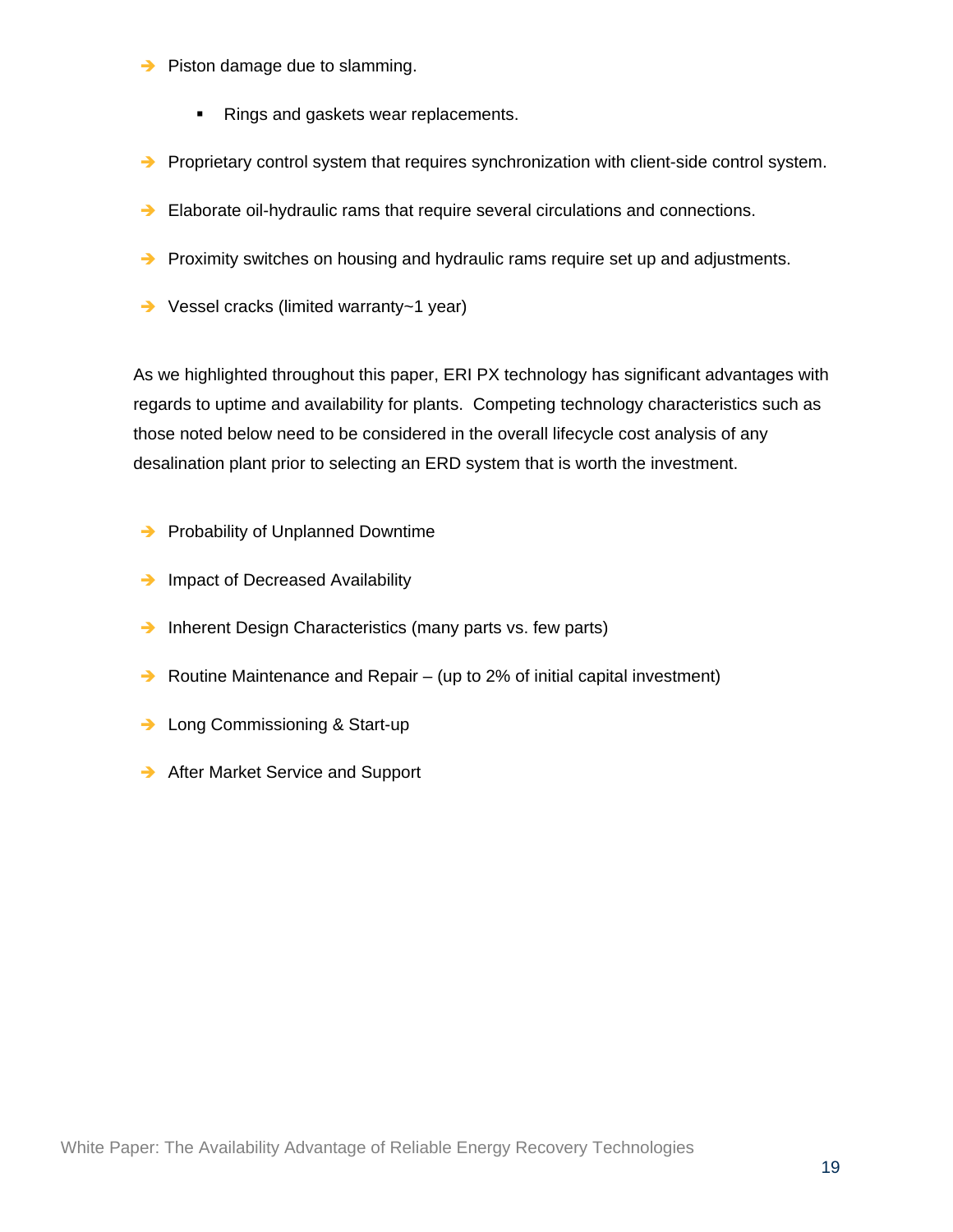# **Summary**

ERD system availability is highly critical to the final product quality and quantity of water that SWRO systems can produce. Availability is the key economic driver in deciding on the proper ERD system to implement in any desalination plant. Specific technologies, such as the ERI PX™ Pressure Exchanger™ arrays have inherent reliability and availability advantages over comparable piston-type isobaric devices. One design advantage, among many others such as high efficiency guarantees and lifetime performance, is the partially redundant nature of the system.

### *Selecting an ERD technology based on the initial capital expenditure alone is a fatal mistake. The lost margin from an unavailable plant is significantly higher than the capital expense for ERD.*

Selecting an ERD technology based on the initial capital expenditure alone is a *fatal* mistake, with margin losses from unplanned downtime often costing more than the initial capital investment of ERI PX devices. Additionally, actual plant studies highlighting economic losses are clear examples of this mistake. In the lifetime of a plant, millions of dollars of wasted time, money and valuable water can be eliminated if all of the important factors of a plant's availability in its operations are carefully planned and evaluated. Other key considerations that need to be taken into the lifecycle calculation include; installation, commissioning, efficiency, longevity as well as system availability. ERDs are typically 1-2% of the initial capital expenditure of the entire plant, and omitting the value of availability of the ERD system can be a painful and expensive lesson learned.

*The ERI PX technology is the best economic solution in energy recovery. If just one additional day per year of unplanned downtime is expected from other competing technologies, the PX solution becomes the optimal choice.*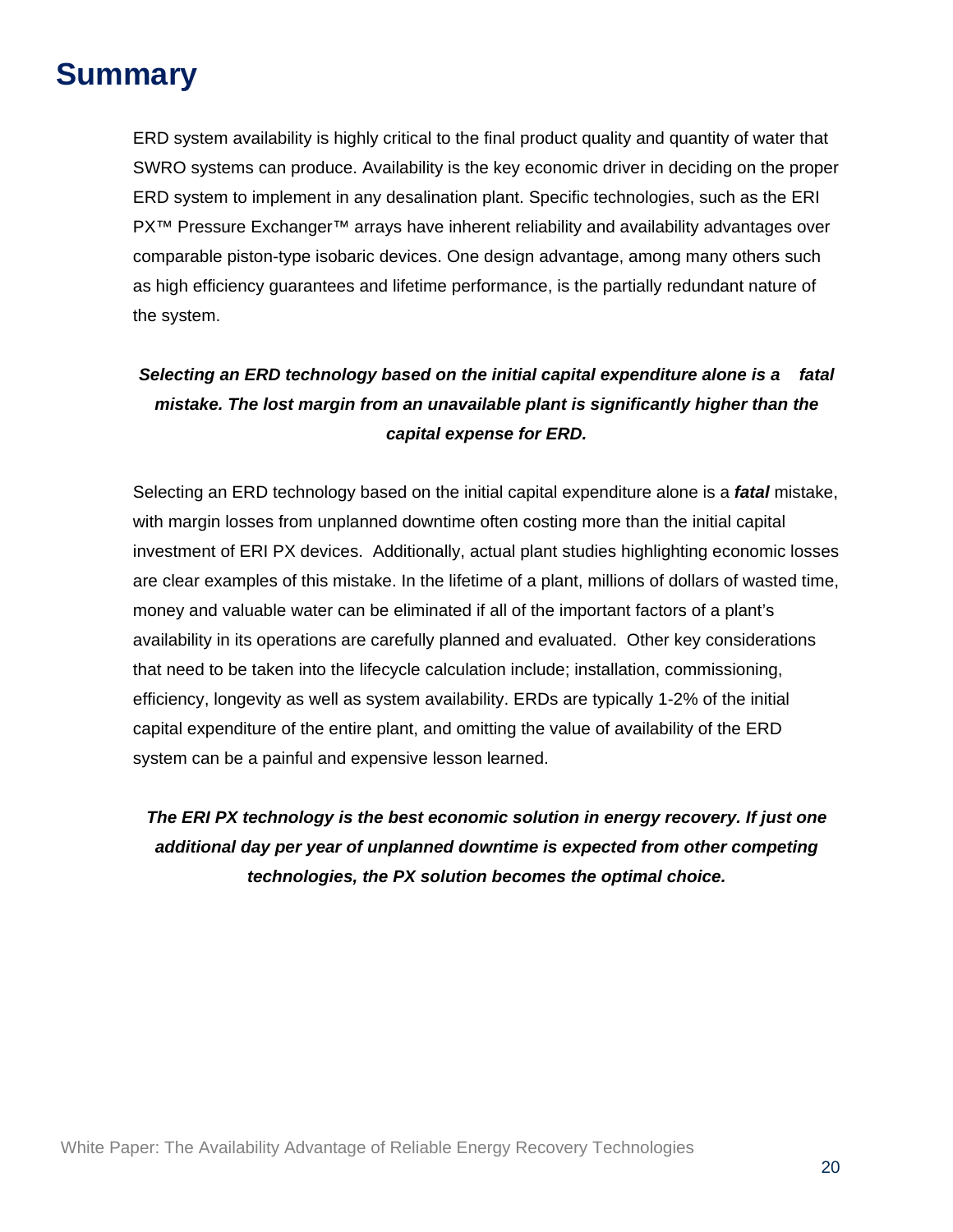#### **→ Contact Us**

|        | Name: Rodney Clemente           |
|--------|---------------------------------|
|        | Address: 1717 Doolittle Drive   |
|        | San Leandro, California         |
|        | 94577                           |
|        | USA                             |
| Email: | rclemente@energyrecovery.com    |
|        | Website: www.energyrecovery.com |
| Tel:   | 510-483-7370                    |

## **More Information**

For the latest information about our product and services, please visit our website: www.energyrecovery.com

#### **References**

- 1. Lifetime Durability of Ceramic PX™ Energy Recovery Devices, Energy Recovery Inc. September 2011.
- 2. Highly Efficient Energy Recovery Devices, Energy Recovery Inc. September 2011.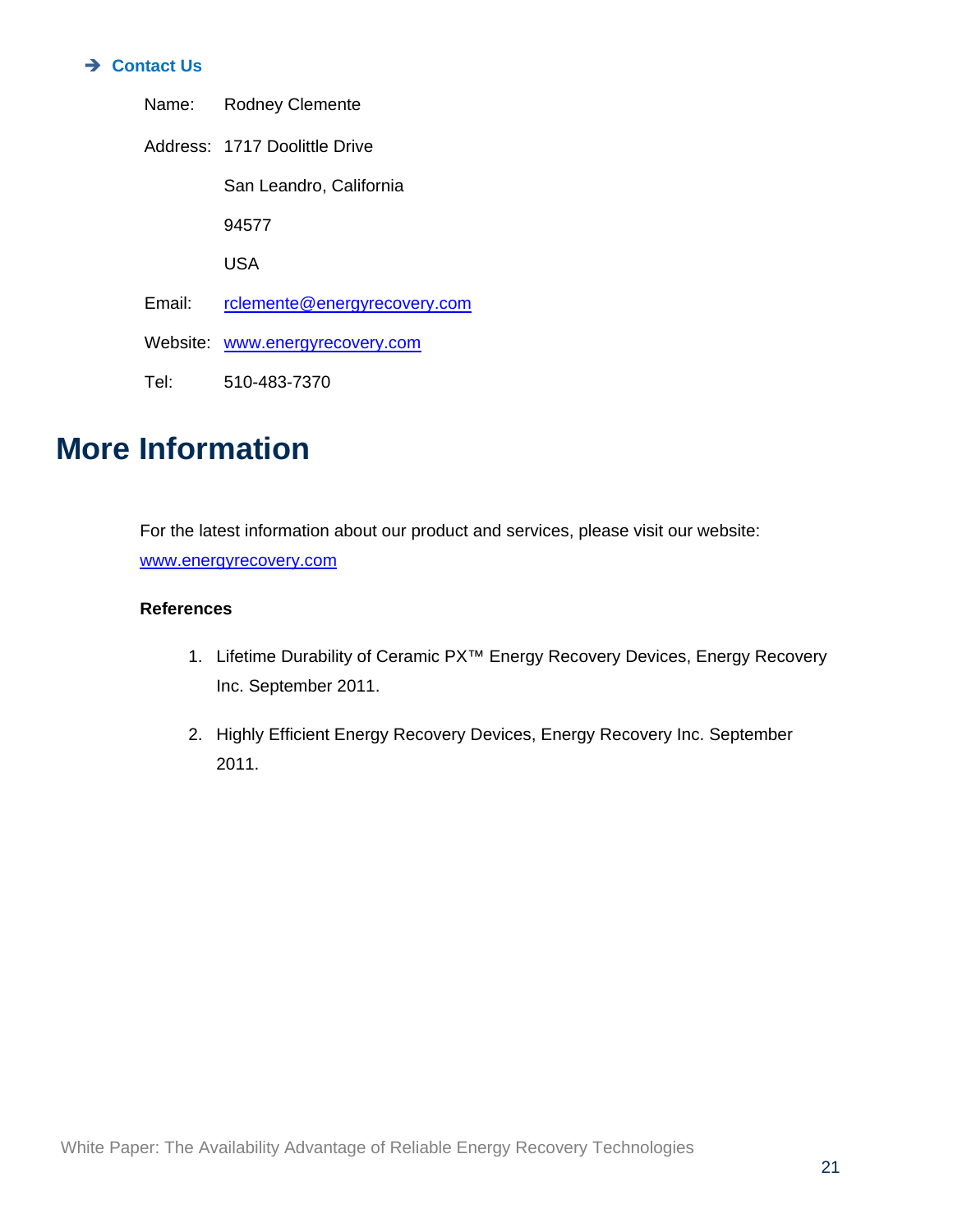# **Disclaimer**

**© Energy Recovery, Inc. 2011.** All rights reserved. No part of this document or its contents may be reproduced, republished, publicly displayed, uploaded, translated, transmitted or distributed without the prior written consent of Energy Recovery Inc.

Information contained in this document is subject to change without notice and is provided on an "as-is" basis. Energy Recovery Inc. disclaims all warranties, express or implied, including, but not limited to, warranties of non-infringement, accuracy and fitness for a particular purpose, except as provided by written agreement.